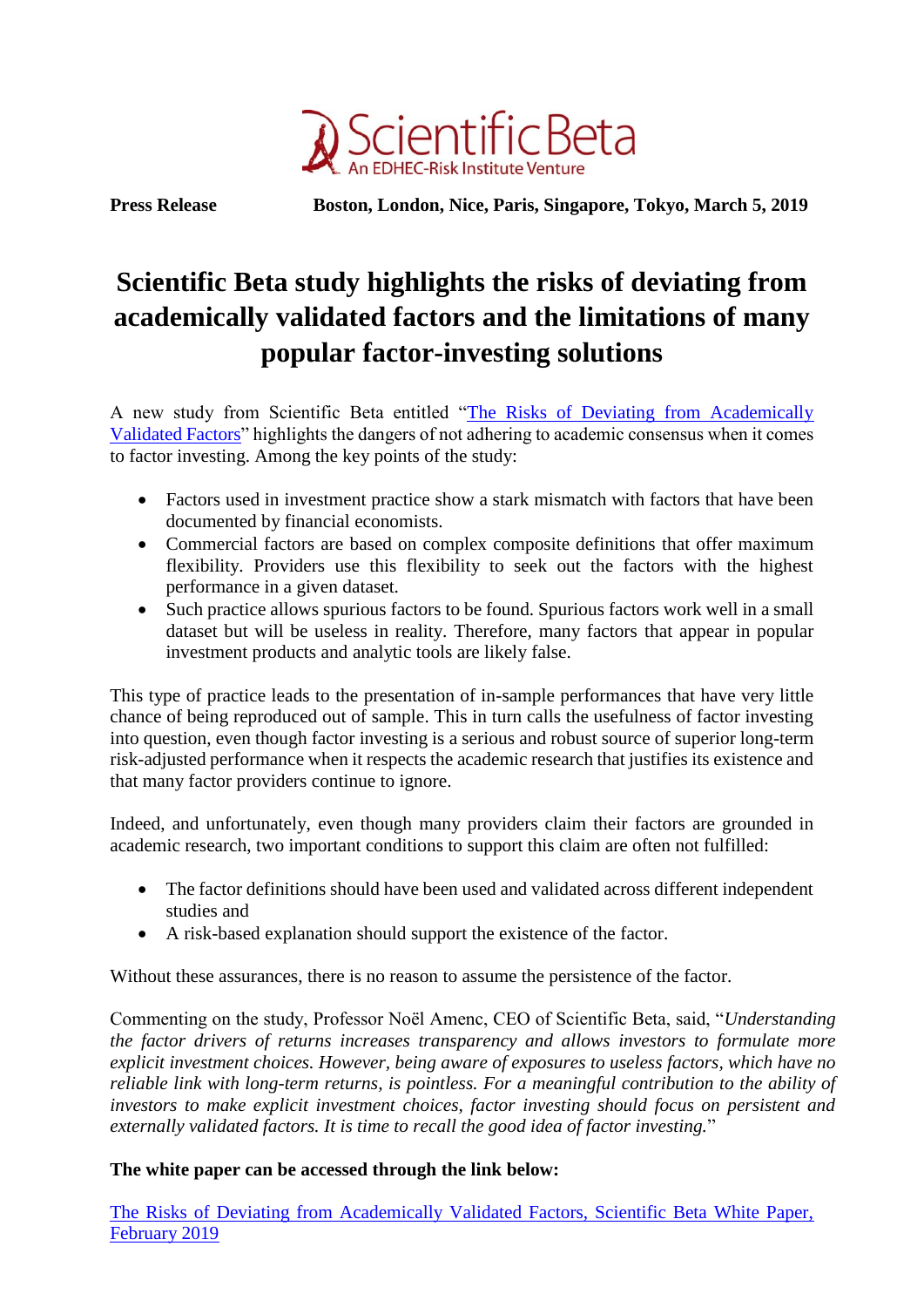

**Contact:** For more information, please contact: **Séverine Cibelly** Tel.: **+33 493 187 863** – E-mail: [severine.cibelly@scientificbeta.com](mailto:severine.cibelly@scientificbeta.com) To visit our web site: [www.scientificbeta.com](http://www.scientificbeta.com/)

## **About Scientific Beta**

Scientific Beta aims to be the first provider of a smart beta indices platform to help investors understand and invest in advanced beta equity strategies.

Established by EDHEC-Risk Institute, one of the top academic institutions in the field of fundamental and applied research for the investment industry, Scientific Beta shares the same concern for scientific rigour and veracity, which it applies to all the services that it offers investors and asset managers.

The Scientific Beta offering covers three major services:

### **Scientific Beta Indices**

Scientific Beta Indices are smart beta indices that aim to be the reference for the investment and analysis of alternative beta strategies. Scientific Beta Indices reflect the state-of-the-art in the construction of different alternative beta strategies and allow for a flexible choice among a wide range of options at each stage of their construction process. This choice enables users of the platform to construct their own benchmark, thus controlling the risks of investing in this new type of beta (Smart Beta 2.0).

Within the framework of Smart Beta 2.0 offerings, Scientific Beta provides access to smart factor indices, which give exposure to risk factors that are well rewarded over the long term while at the same time diversifying away unrewarded specific risks. By combining these smart factor indices, one can design very high performance passive investment solutions.

### **Scientific Beta Analytics**

Scientific Beta Analytics are detailed analytics and exhaustive information on its smart beta indices to allow investors to evaluate the advanced beta strategies in terms of risk and performance. The analytics capabilities include risk and performance assessments, factor and sector attribution, and relative risk assessment. Scientific Beta Analytics also allow the liquidity, turnover and diversification quality of the indices offered to be analysed. In the same way, analytics provide an evaluation of the probability of out-of-sample outperformance of the various strategies present on the platform.

 **Scientific Beta Fully-Customised Benchmarks and Smart Beta Solutions** is a service proposed by Scientific Beta, and its partners, in the context of an advisory relationship for the construction and implementation of benchmarks specially designed to meet the specific objectives and constraints of investors and asset managers. This service notably offers the possibility of determining specific combinations of factors, considering optimal combinations of smart beta strategies, defining a stock universe specific to the investor, and taking account of specific risk constraints during the benchmark construction process.

With a concern to provide worldwide client servicing, Scientific Beta is present in Boston, London, Nice, Singapore and Tokyo. As of December 31, 2018, the Scientific Beta indices corresponded to USD 43bn in assets under replication. Scientific Beta has a dedicated team of 52 people who cover not only client support from Nice, Singapore and Boston, but also the development, production and promotion of its index offering. Scientific Beta signed the United Nations-supported Principles for Responsible Investment (PRI) on September 27, 2016. On November 27, 2018, Scientific Beta was presented with the Risk Award for Indexing Firm of the Year 2019 by the prestigious professional publication Risk Magazine.